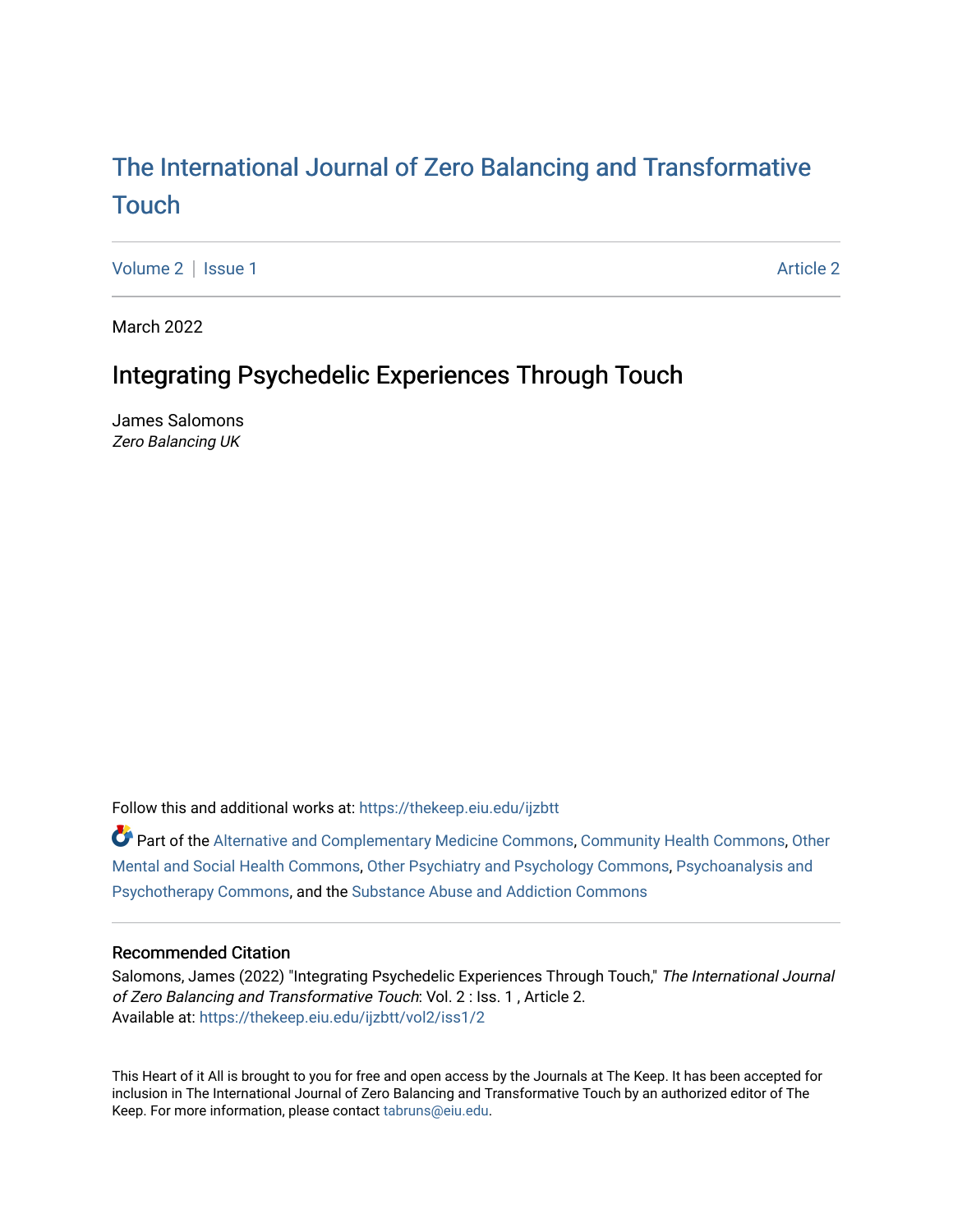**Title:** Integrating Psychedelic Experiences Through Transformative Touch

**Author(s) name(s), qualifications, and location(s):** James Salomons CertZB, Edinburgh, Scotland and online at [www.inner-flow.uk](http://www.inner-flow.uk/) and [facebook.com/innerflowuk](https://www.facebook.com/innerflowuk)

# **Introduction**

In the autumn of 2019, thanks to having listened to the audiobook of Michael Pollan's excellent *How to Change Your Mind*, I felt compelled to act. I went onto the social media page for a local group who call themselves *The Psychedelic Society of Edinburgh* asking for volunteers for a project I had in mind. Why did I do this? What possessed me to get in touch with these people, and what was the project?

Michael Pollan's book was recommended to me by a good friend who knew I had an interest in its subject matter. The book details the history of psychedelic use and the current renaissance that's taking place thanks to recent scientific research into these compounds. This research is truly compelling, representing a potential and much hoped-for paradigm shift in mental health treatment, including and not limited to the treatment of addictions, post traumatic stress disorder and depression.

Psychedelics, I am sure you are aware, are substances which induce altered or nonordinary states of consciousness. They are famous, perhaps wrongly so, for giving people visual experiences that do not correspond to physical reality. Used in a therapeutic setting, these substances can be a catalyst for personal insight and healing.

One theme is consistent, however: the long-term success of the therapeutic use of psychedelics is dependent on how well the subject is prepared for the experience and how well the psychedelic experience is integrated.

My theory is that, using conscious touch, it's possible to connect with the person's psychedelic experience – its qualities, to be more exact – and help ground it into their literal and metaphoric bones. Doing so would help them integrate these qualities into their everyday life.

You see, the psychedelic experience is internal and whilst the resulting insights can bring changes in perspective, the changes in perspective don't necessarily change one's external behaviours. The inside out approach of psychedelics is reliant on how well connected one's inner life is with one's outer life. Touch-based therapies, such as Zero Balancing, which I have studied and practiced for some years now, work from the outside in. Skilled touch calls forth that which is internal and can bring it into the external. This is why I think such therapies can be hugely beneficial for those who are struggling to integrate their psychedelic experiences. And that is why I set about asking for volunteers.

*The Psychedelic Society of Edinburgh* is one of many Psychedelic Societies across the globe – groups of like-minded individuals who share an interest in psychedelics and their potential. The Edinburgh group just happens to be my nearest one. My proposal to them was along the lines of, "I think that bodywork has a clear role in assisting psychedelic integration. If you use psychedelics in a therapeutic manner and would like to explore this, then I will offer you three Zero Balancing sessions in exchange for a written report of your experience."

And, rather wonderfully, three brave souls stepped forward.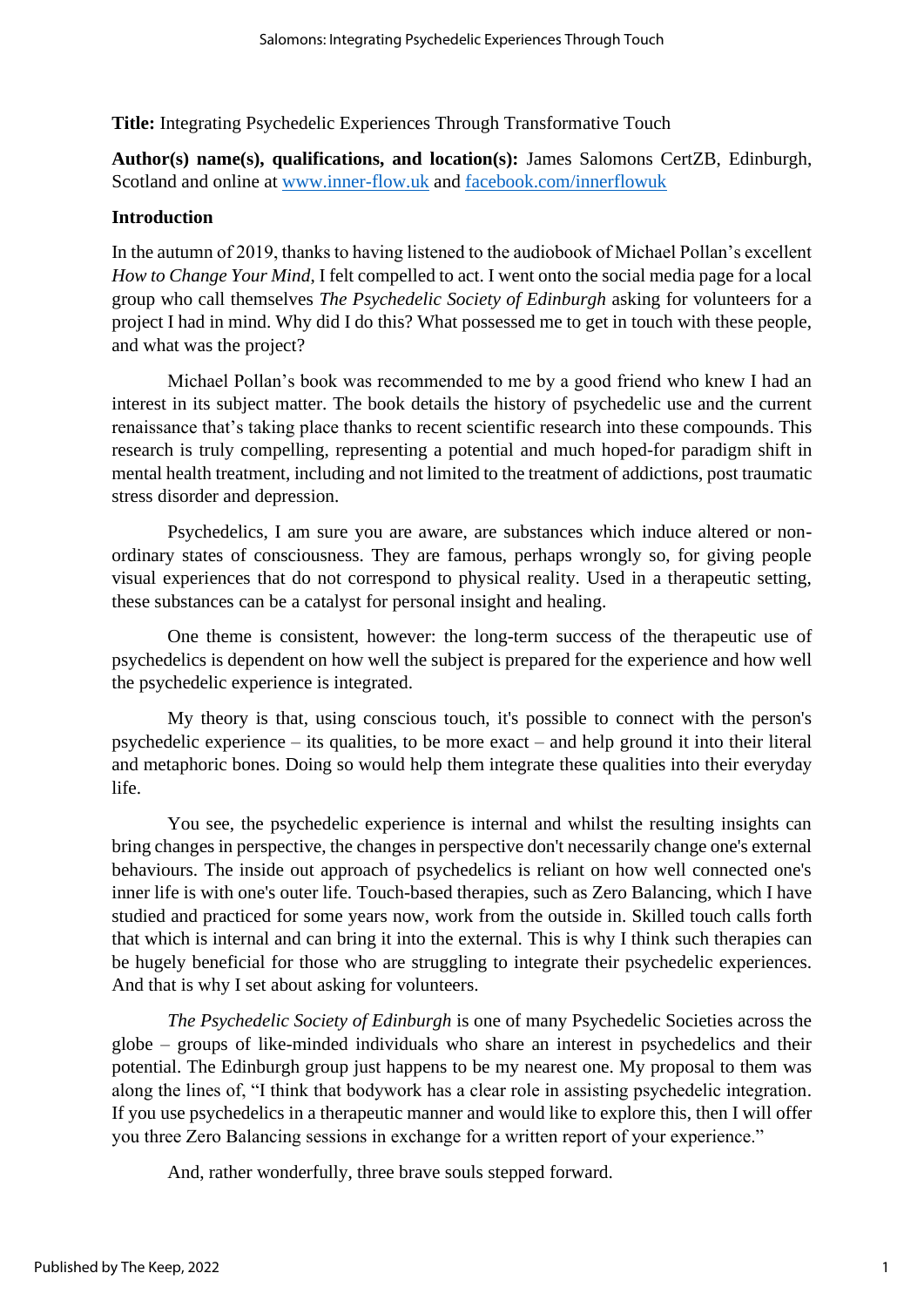#### **The Sessions: Volunteer #1**

The first volunteer was a woman in her early fifties. She had had previous psychedelic experience and she was curious about my request for volunteers. We agreed to do one session a week for the first three weeks of October 2019.

The first session was used to lay the groundwork – an introduction to me, to Zero Balancing and to build the therapeutic container. It also occurred before an upcoming psychedelic experience. In her write up, she mentioned:

*"During the session if there were any ripples I was seeing and feeling, then I could be sure that they were my own, caused by me. He wasn't adding anything into the mix. It's not often that I am with another, or get the focus of another human being, without their ripples meeting my ripples and causing a whole lot of action in the water. This rippled water is then too unclear to see through well, and to know what is mine and what's theirs. Zero Balancing allowed me to see some of my ripples with support, and then calm them so that the water cleared."*

That weekend, the volunteer had a psychedelic experience with magic mushrooms and was keen to integrate the experience. In her words:

*"I have recently become interested in Scotland's own teacher plant medicines. They grow wild right on our doorstep at this time of the year. I understand how to hold my own ceremonial space now and so I came to the second session with a recent new experience to integrate. I had experienced quite a profound connection with the native teacher plants a few days before the session and I'd had the somewhat baffling experience that my ancestors worked with them and they had knowledge to pass to me. Knowledge that had been lost when my ancestors and others like them were wiped out by persecution. Wow! This was a lot for me to take in, even by my standards it was weird and wonderful. The session with James helped me to take this experience a step further, firstly he was just a calm, non-judgemental witness to the information, and secondly with bodywork. I had a little more understanding by now that Zero Balancing allows energy to flow more freely in a person's body so that they can come home to their true spark and essence. I left feeling lighter and more aligned in my body with less aches and stiffness."*

In the third session, I remember clearly how the volunteer felt like she had been plain crazy during the previous session – on a high from the insights she had received from the psychedelic experience, and completely out of touch with reality. From my perspective, however, it was clear that she had deadened her excitement for the potential she had been exposed to. A bit like how a child may be told to put away childish things now that they are growing up, it was as if her sense of play and fun was no longer permitted. Again, in her words:

*"Week three was unexpectedly emotional. I arrived feeling like a lot of what I had experienced during my psychedelic experience the previous week was just crazy talk and impossible to integrate into my life in Edinburgh. The persecution of psychedelic knowledge continues to this day and how could I get involved in working with what is (unbelievably to me) a class A drug [the highest schedule for restricted substances in the UK]. James was skilled in helping me to identify what I DO want in more general terms, thereby giving us a focus for the*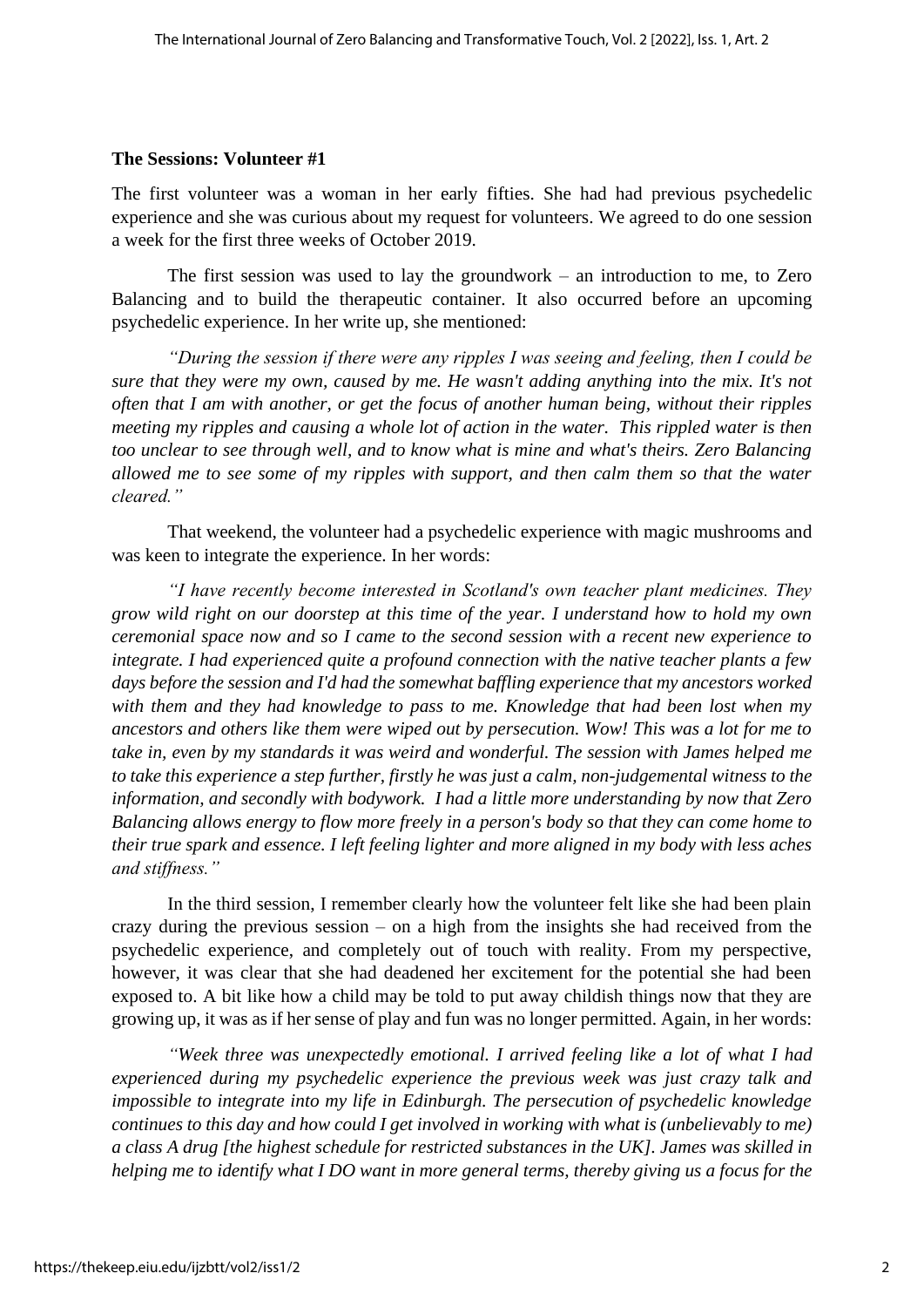*session. During the body work he hit a few points in my right shoulder that were tender and sore, but the kind of pain that feels sooooo good. When he explained to me what they represented, a lot of emotion welled up in me and I could see the root of some self limiting beliefs that are blocking me. It was a powerful experience and I spent the rest of that day and evening contemplating and integrating this new insight. It involved a lot of sobbing. I'm good with that though, it's life flowing through me, it's me evolving. I've never had good experiences in intimate relationships before, but now (I think, as a result of all the healing I've done) I have a wonderful boyfriend and he made me a nest on his sofa and looked after me while I sobbed."*

## **The Sessions: Volunteer #2**

The second volunteer came for three sessions, also a week apart, in December 2019. The volunteer was a male in his early fifties. He wrote of the first session:

*"I spoke with James about my recent psychedelic experience, and also about my nicotine addiction (as I'd heard that psychedelic experiences could be useful in helping to quit). We noted other health issues that centred around my throat including thyroid issues. I hypothesised that I had been subconsciously blocking emotions, stopping them from arising in my awareness by "clamming-up" with physical tension in my throat and upper chest - possibly leading to illnesses centred there, and that this might explain my keenness to feel the nicotine "bite" at the back of my throat. (A little physical pain might stop me from feeling anything deeper.)*

*Immediately after the first Zero Balancing session I felt calm and focused. Within the following days I set myself a date to quit nicotine."*

After that session he had a second psychedelic experience. In that experience he had had a vision of a subconscious block that hindered his growth and self-development, located in the upper chest and throat. And so:

*"James paid additional attention to my neck and upper chest. He located a painful area in my chest that I hadn't been aware of until his touch pointed it out. It felt a little like taking boots off that were too tight, I felt pain, but a pain that I now realised had been there all along. I felt great relief.*

*After the session I could only describe how I felt as "like a jar, who's lid has been loosened".*

*I didn't have an overflow of emotion, however in the following days, at odd moments, new memories (previously never remembered) came to me from my childhood - mostly happy ones.*

*Later in the week after session 2, I gave up nicotine."*

In the last week, he reported having given up nicotine and that he found it difficult to rest and find the space that he needed to fully honour the previous Zero Balancing session. The third session went as follows:

*"In this session again I asked James to put additional focus on my upper chest area, I consciously tried to allow any emotion to surface, but little came. As soon as James shifted*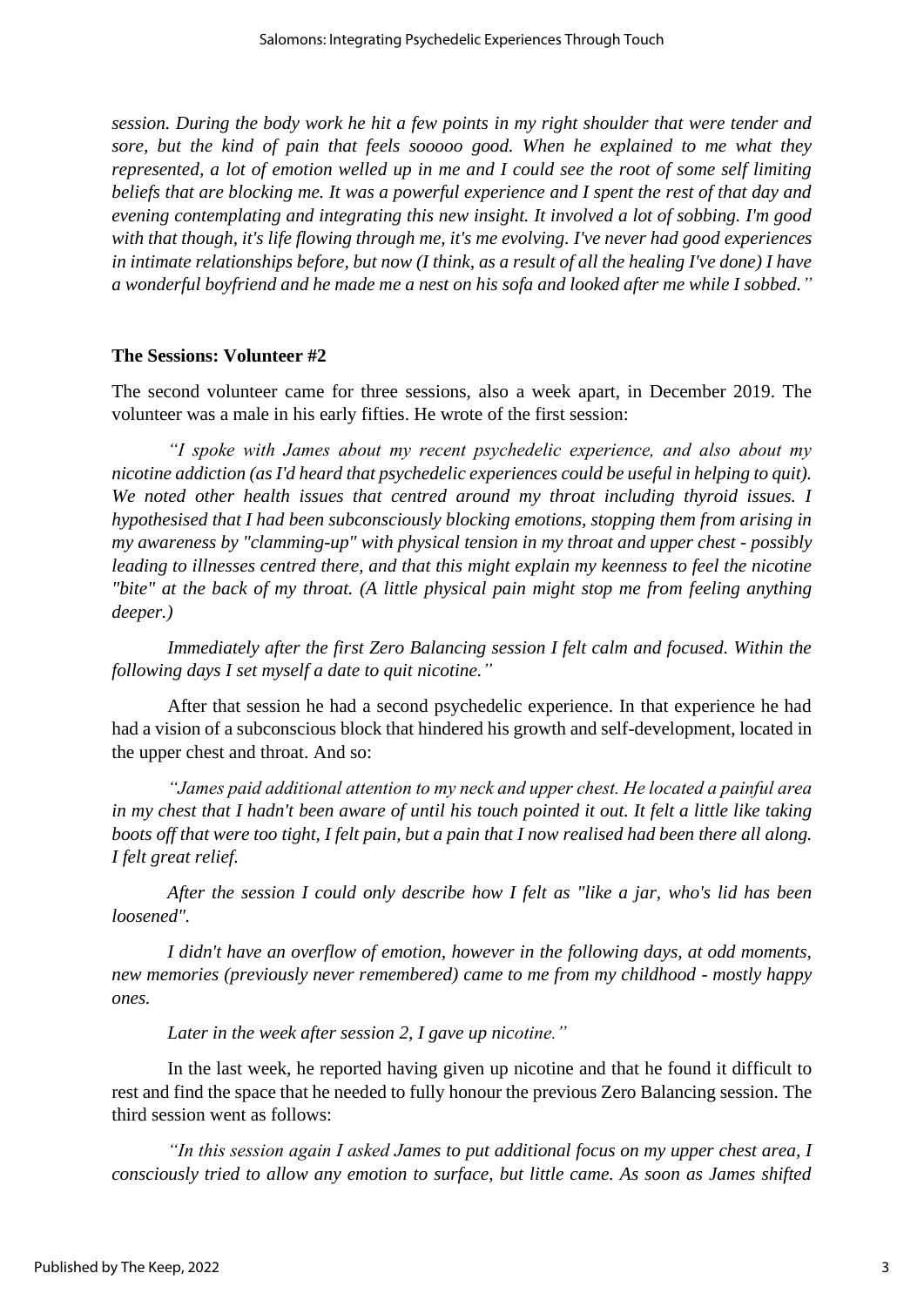*focus away (to my left leg) I felt clear and sudden emotion rising in me. I imagined the emotion itself as an object that could travel up through my now unblocked chest and throat (where previously it had been restricted) to my head, allowing me to 'feel' it with precision. My mind, now free to grapple with the new emotion then related it to thoughts and memories of my father (I felt angry with him for not being with me in my childhood, and sadness for my younger self). It was entirely new for me to experience feelings of anger towards my father, I'd previously held him in high regard. Even so, I was able to calmly inspect and feel the emotion without becoming overwhelmed.*

*Since the session, many new feelings have emerged, including new clarity on how I, as a father, relate emotionally to my own son. So, for the good of everyone, I'm once again moving strongly forward on my self-development path."*

### **The Sessions: Volunteer #3**

The third volunteer was another female in her early fifties. The three sessions were about 10 days apart during December 2019. A few weeks before the first session this volunteer had had an MDMA experience. MDMA is the psychoactive compound found in the drug known as ecstasy – very common in the dance scene and, more recently, in PTSD and couples therapy. Regarding that session, she wrote:

*"My first session with James was a few weeks after that ceremony. I was aware that James spent quite a lot of time asking me just a few questions, but really listening to my answers, and letting me relive what I needed to relive of the experience. He then does a really wonderful job of summarising your story, which is a true skill, particularly when your story comes out as a kind of mish-mash, and reflecting it back to you, allowing you to see it more clearly and any links or relevant connections you might have missed. He then asks you what your intent is for this particular healing session.*

*The treatment is very soothing, very relaxing, very calming, with maybe an occasional subtle feeling somewhere that James might just have hit on something, but no pain, no discomfort, just ease and surrender. As he goes about his work, I found I gradually felt very settled, my breathing slowed down significantly, and as is usual for me, I released and shifted energy blocks through very deep breaths and yawns. After my first session, I felt very light in weight, very slow, a bit low on energy, a bit spacey, but like a beacon of bright light walking through Edinburgh, and although I don't like cities, I was calm and unflappable, even in the chaos around the town."*

She then had an ayahuasca ceremony before the second session. Ayahuasca is a psychedelic brew used by shamans in the Amazon. She said of the second session:

*"The session was the same structure, with a very fulfilling chat first. I noticed one of the other volunteers described James as a calm still pond, that he had no ripples converging with her ripples, there was no muddy pond of information or emotion, she knew everything was hers. And that's exactly what it's like with James. The benefit of that initial chat is absolutely significant. He creates true, personal, loving space, holding you in such a revered place of dignity and respect that that alone, I found to be incredibly healing. It's a rare and beautifully nurturing quality.*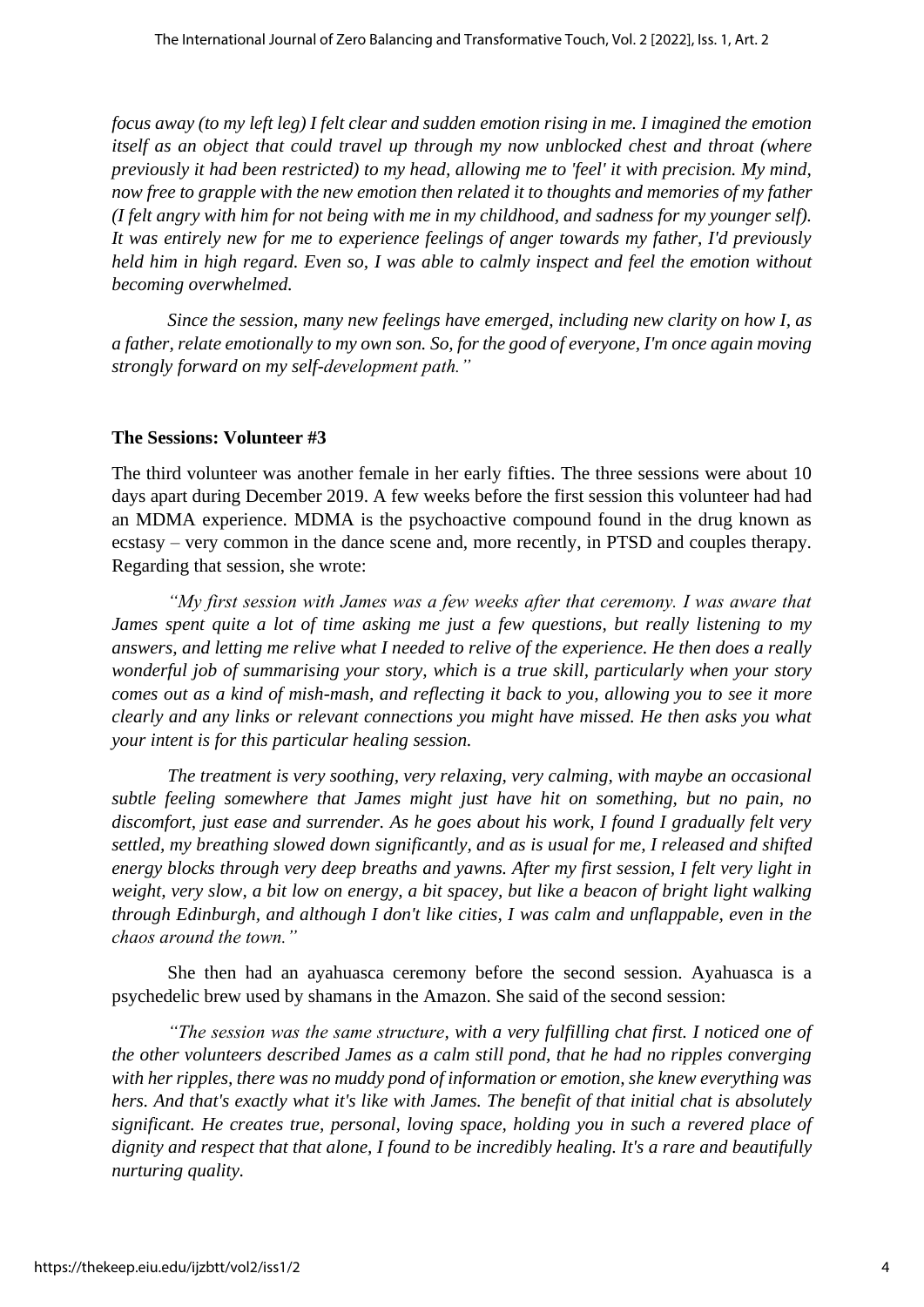*I felt more energised after the second session than I had after the first. When James finished the treatment, I was lying on the bed feeling like a vibration. Like I was just energy which I am - but I had no feeling of a body mass or density, it felt like I was just aura, fractal patterns and frequency."*

In the third session, the volunteer expressed what appeared to be anger, however in further discussion it transpired to be a deep sadness and pain about the state of the world:

*"James helped me to validate and accept these feelings as a huge part of the integration process, also suggesting that they were showing me something about myself that I either no longer needed, or that was giving me a message in some way. This third session was, for me, the most significant. Perhaps by this time there was something soothing in the familiarity. In the third session, as James released some dense energy in my chest, my right hand felt like it went numb and I got the sense of a black splot of tar moving out of the front of my body. James then gave my right arm and hand some attention, the numbness changed to pins and needles and then as the session continued my hand was very cold. James told me after the session that he felt we'd reconnected my head and my heart, and he also gave me a message about my expectations of love which, later on when I had the chance to process the message, made so much sense and which I went on to discuss with my partner. This was a new understanding, something that hadn't come up anywhere in my life until now, and it explained to me a lot about how my emotions had been recently, and perhaps for quite some time. I felt very tired after this session, but so very grateful to have had the opportunity to meet James and become a little bit more whole from these sessions."*

#### **Reflections**

The substances mentioned are all controlled substances in the UK and to be in possession of them is illegal. Although they never had these substances in their possession during the sessions, the volunteers nonetheless showed great courage in coming forward to an unusual request on social media from someone they did not know. I want to take this opportunity to thank them for their participation in this project and for trusting me.

In essence, working with psychedelic integration is no different from any other Zero Balancing session. If I were to highlight an area that might be different, however, it's in the framing of the session. This is the period before any bodywork takes place and the Zero Balancer discusses with the client what they might like to gain from the session. As you might imagine, these conversations are quite different from, say, someone who is coming in for stress relief.

The volunteers talked about their psychedelic experiences which included extreme emotions, visions and deep insights about themselves and their place in the world. They were a joy to work with because they had great clarity about what they wanted. Zero Balancing doesn't shy away from working with existential crises or blockages within the body – indeed, this is an area in which Zero Balancers often thrive, myself included.

I am also struck by the similarity between the therapeutic use of psychedelics and Zero Balancing. Both of these methods free up potential and enable a person to experience other ways of being, beyond their humdrum way of life. In that sense, it is perhaps even more likely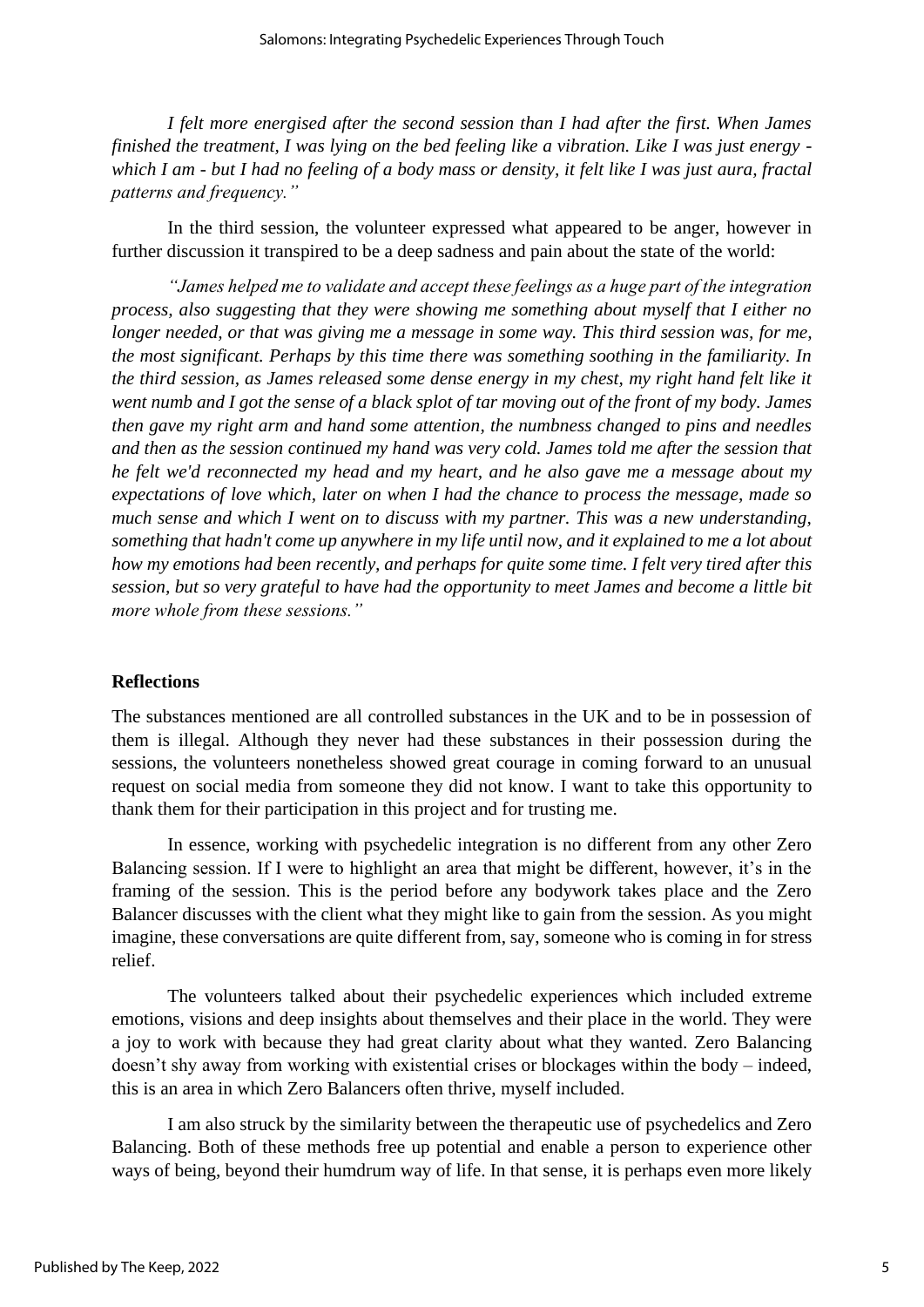that Zero Balancing can assist with psychedelic integration because we can facilitate the flow of latent potential that the psychedelic journey, for whatever reason, had left somehow incomplete or unfinished.

For example, volunteer #1 had great insight into her potential as a receiver of past knowledge and wisdom but was blocked from expressing and embodying it because of her conditioning. So in that last Zero Balancing session, we were able to identify the block and free up her potential to pursue that goal.

I had the pleasure of seeing the first volunteer again recently and learnt that she has since re-trained as a somatic embodiment coach and facilitates psychedelic integration sessions with her own clients. She attributes the three sessions as being critical in helping her to take the path to become a healer in her own right.

Whether it is from psychedelics, conscious touch or some other approach, the root of healing – to my mind, at least – is the same. It comes from within.

Whilst Zero Balancing is the bodywork modality I am qualified in, and one I envisage continuing for the rest of my life, I do not believe the ability to integrate psychedelic experiences is limited to one modality. That said, there are several important factors behind why I think Zero Balancing is excellent in this application.

Firstly, in Zero Balancing we use a way of touching that we call *Interface Touch*. Or, simply, *interface*. The first and third volunteers picked up on its power when they talked about ripples – the therapist's 'stuff' doesn't interfere with the client so they can experience themselves more clearly. My sense is that *interface* enables the combined awareness of the therapist and the client to highlight tensions, whether physical or energetic. And, in highlighting them, enable them to shift and change.

But *interface* isn't purely limited to touch. It's also how we approach the whole session with the client. As a practitioner and as a human being, I do not have the answers to their unique situations. They are perfectly capable of making up their own minds and are the experts on their own lives. We have no power or authority over another. So, when we talk to the client, we listen without interjecting with our opinions and beliefs.

*Interface* makes no judgements or assumptions. We see the client in a way that embraces and acknowledges not just how they present themselves to be, but in their full potential. We see them as who they can be, who they want to be – not limited by self-imposed restrictions. And in so doing we create space for them to change and transform as individuals. To grow into who they want to become.

Secondly, in Zero Balancing we also knowingly work with expanded states of consciousness. Every Zero Balancing session is effectively a guided journey to states of mind that differ from the ordinary day-to-day ways of thinking. This is not the place to write extensively about the subject but suffice to say that during a Zero Balancing session it is not uncommon for clients to have creative insight, to rediscover forgotten memories, to process old hurts. Some even report mystical experiences. And all of these states are similar to what a person can experience after ingesting a psychedelic. Invariably, too, Zero Balancing sessions involve integration of these expanded states, so the client can walk out of the treatment room and back to their everyday lives.